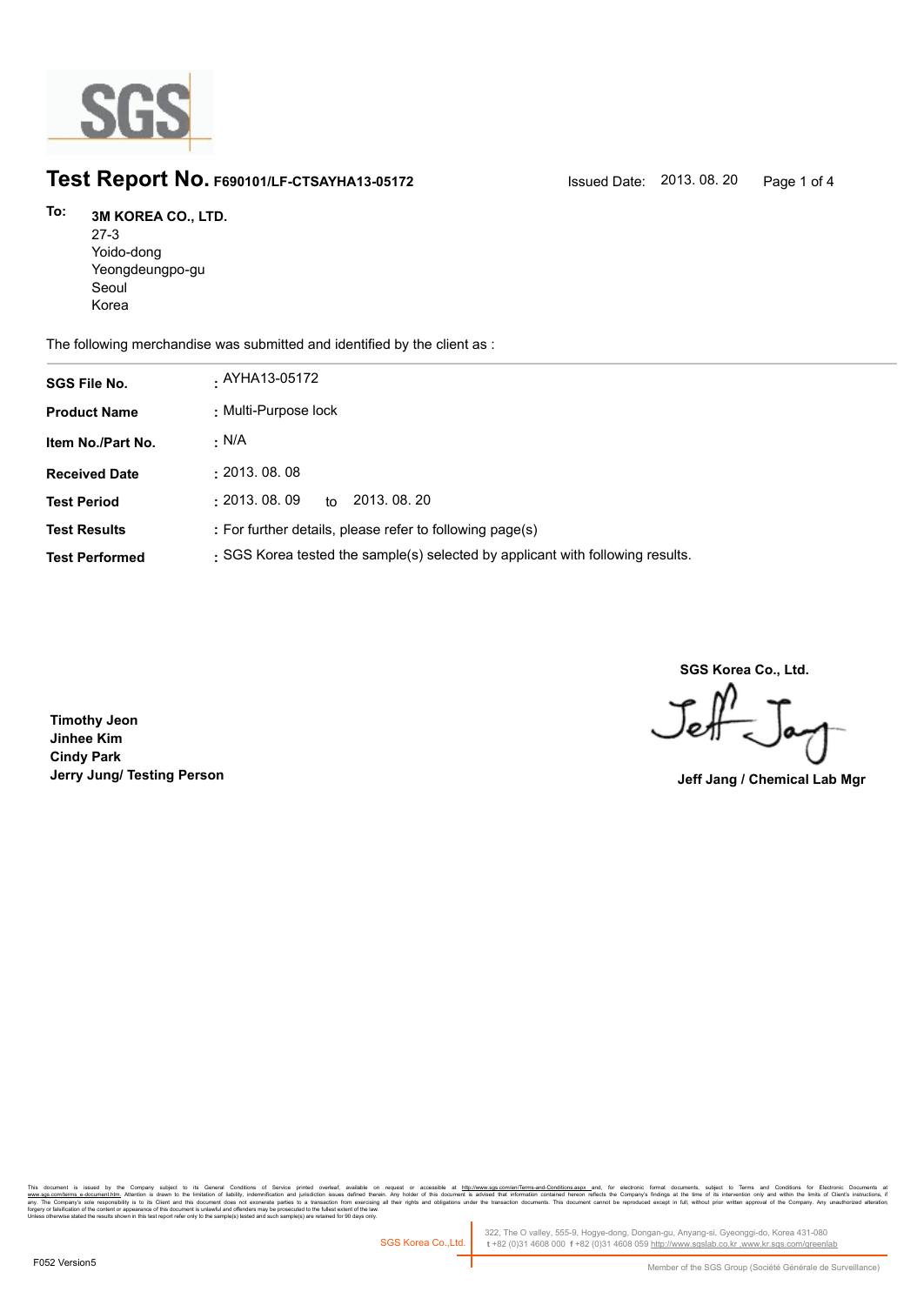

## **Test Report No. F690101/LF-CTSAYHA13-05172** Issued Date: 2013. 08. 20 Page 2 of 4

| Sample No.                 | . AYHA13-05172.001             |
|----------------------------|--------------------------------|
| <b>Sample Description</b>  | : White plastic                |
| Item No./Part No.          | : N/A                          |
| <b>Materials</b>           | $:$ ABS / PE / acryl foam tape |
| <b>Organotin Compounds</b> |                                |

| <b>Test Items</b>  | Unit  | <b>Test Method</b>   | <b>MDL</b> | <b>Results</b> |
|--------------------|-------|----------------------|------------|----------------|
| Monobutyltin (MBT) | mg/kg | DIN 38407-13, GC/MS  | 0.1        | N.D.           |
| Dibutyltin (DBT)   | mg/kg | DIN 38407-13 , GC/MS | 0.1        | N.D.           |
| Tributyltin (TBT)  | mg/kg | DIN 38407-13, GC/MS  | 0.1        | N.D.           |



NOTE:

- (1) N.D. = Not detected.(<MDL)
- $(2)$  mg/kg = ppm
- (3) MDL = Method Detection Limit
- $(4) -$  = No regulation
- (5) \*\* = Qualitative analysis (No Unit)
- (6) Negative = Undetectable / Positive = Detectable

. Company supect to its deneal Conditors of Service primed overleat, available on request or accessible at <u>mitovinwess.commenderme-and-Conditions ass</u>e, and, for electronic bounders, supect to learn the service of the dis forgery or falsification of the content or appearance of this document is unlawful and offenders may be prosecuted to the fullest extent of the law.<br>Unless otherwise stated the results shown in this test report refer only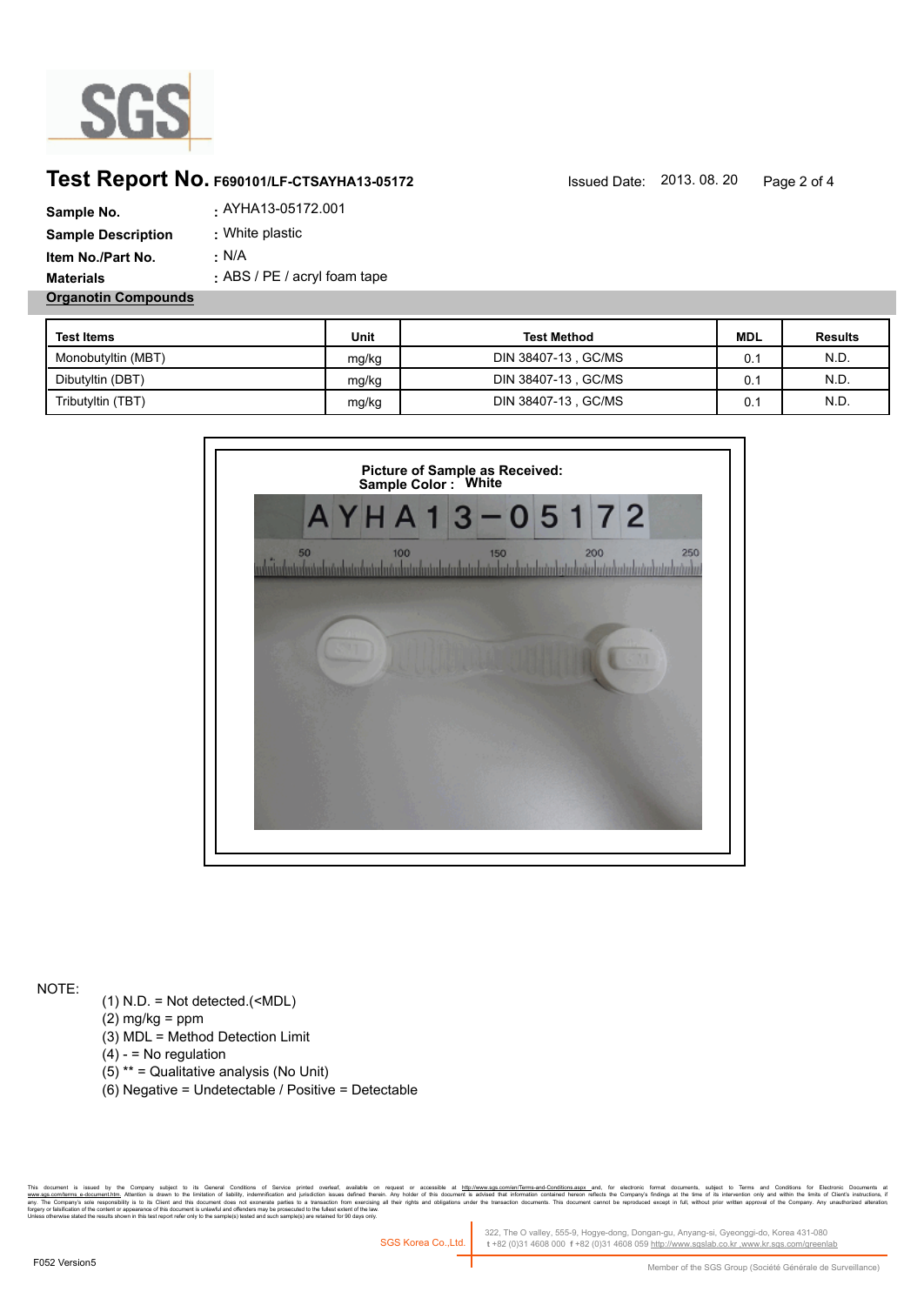

## **Test Report No. F690101/LF-CTSAYHA13-05172** Issued Date: 2013. 08. 20 Page 3 of 4

| Sample No.                 | . AYHA13-05172.002             |
|----------------------------|--------------------------------|
| <b>Sample Description</b>  | : Transparency plastic         |
| Item No./Part No.          | : N/A                          |
| <b>Materials</b>           | $:$ ABS / PE / acryl foam tape |
| <b>Organotin Compounds</b> |                                |

| <b>Test Items</b>  | Unit  | <b>Test Method</b>   | <b>MDL</b> | <b>Results</b> |
|--------------------|-------|----------------------|------------|----------------|
| Monobutyltin (MBT) | mg/kg | DIN 38407-13 , GC/MS | 0.1        | N.D.           |
| Dibutyltin (DBT)   | mg/kg | DIN 38407-13 , GC/MS | 0.1        | N.D.           |
| Tributyltin (TBT)  | mg/kg | DIN 38407-13 , GC/MS | 0.1        | N.D.           |



NOTE:

- (1) N.D. = Not detected.(<MDL)
- $(2)$  mg/kg = ppm
- (3) MDL = Method Detection Limit
- $(4) -$  = No regulation
- (5) \*\* = Qualitative analysis (No Unit)
- (6) Negative = Undetectable / Positive = Detectable

, Company subject to the limitation fishing into a point over all other and over a matter of accessible at http://www.sas.comenterms-anst-Condroms.agex. and, to relectorney is the second of the documents and included the f forgery or falsification of the content or appearance of this document is unlawful and offenders may be prosecuted to the fullest extent of the law.<br>Unless otherwise stated the results shown in this test report refer only